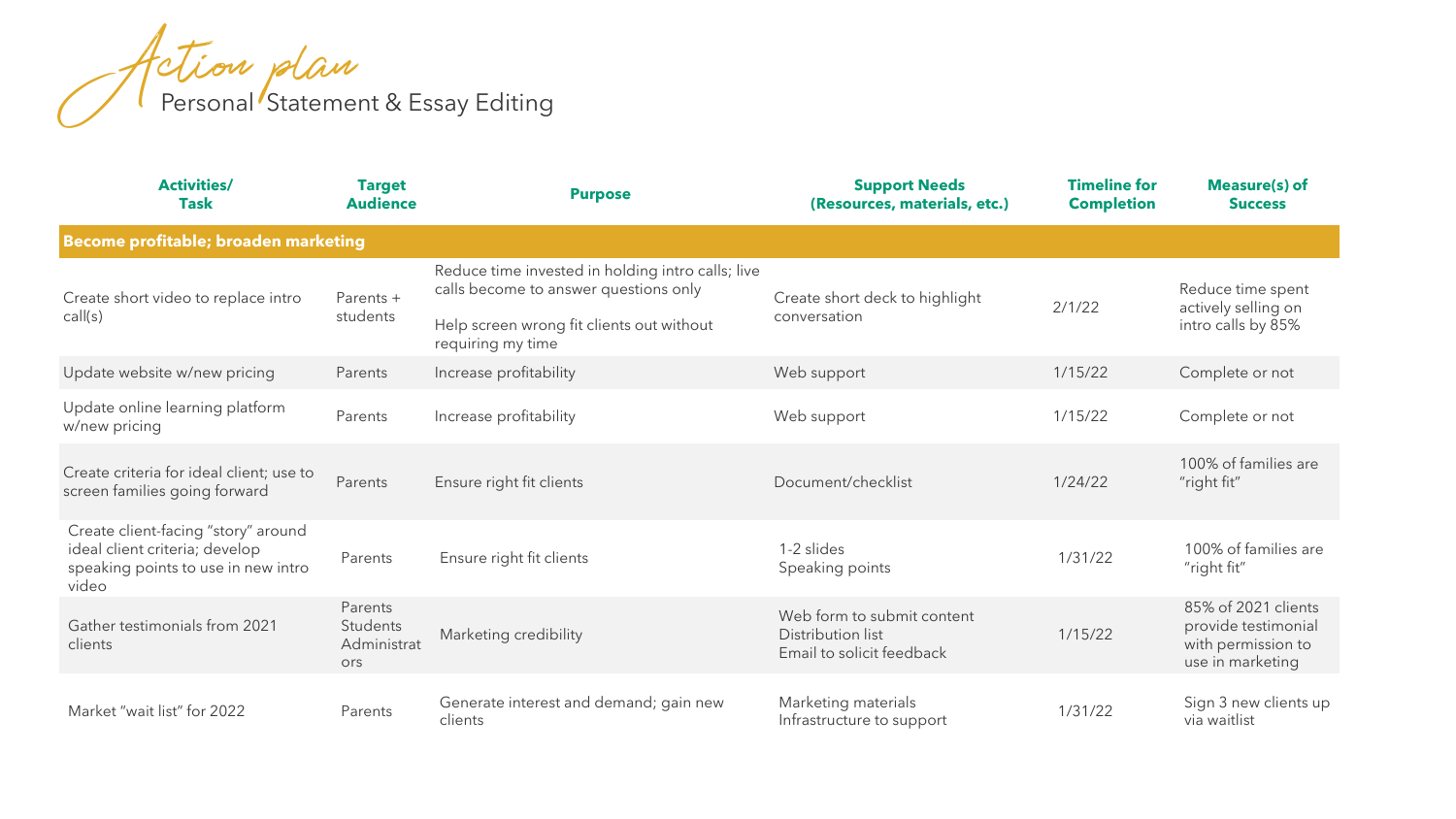| <b>Activities/</b><br><b>Task</b>                                     | <b>Target</b><br><b>Audience</b> | <b>Purpose</b>                                                                                                    | <b>Support Needs</b><br>(Resources, materials, etc.)                           | <b>Timeline for</b><br><b>Completion</b> | <b>Measure(s) of</b><br><b>Success</b>                                           |  |  |
|-----------------------------------------------------------------------|----------------------------------|-------------------------------------------------------------------------------------------------------------------|--------------------------------------------------------------------------------|------------------------------------------|----------------------------------------------------------------------------------|--|--|
| Become profitable; broaden marketing                                  |                                  |                                                                                                                   |                                                                                |                                          |                                                                                  |  |  |
| Develop marketing plan for families<br>with juniors                   | Parents                          | Gain new clients                                                                                                  | Editorial calendar<br><b>Testimonials</b><br>Wait list approach                | 1/31/22                                  | Complete or not                                                                  |  |  |
| Participate in silent auctions at<br>private school fundraising galas | Parents                          | Generate interest and demand; gain new<br>clients                                                                 | List of opportunities<br>Approach contacts<br>Marketing collateral             | 1/15/22                                  | Participate in three<br>silent auctions in<br>2022                               |  |  |
| Develop collateral to use at private<br>school fundraising galas      | Parents                          | Explain process + what people will get;<br>ensure those who don't win the bid<br>understand how to find me online | Content<br>Design<br>Printing support                                          | 1/31/22                                  | Complete or not                                                                  |  |  |
| Ensure SEO is optimized on website,<br>social                         | Parents                          | Increase awareness                                                                                                | Staff time to implement key word<br>research                                   | 1/15/22                                  | Complete or not                                                                  |  |  |
| Research direct mail as option to<br>reach key zip codes              | Parents                          | Increase awareness                                                                                                | Research into vendors, costs<br>Clarify message<br>Create collateral           | 2/1/22                                   | Test direct mail in 1-<br>2 zip codes in 2022                                    |  |  |
| Research key physical locations to<br>hang flyers (e.g. hockey rinks) | Parents                          | Increase awareness                                                                                                | Research into venues<br>Clarify message<br>Create collateral<br>Post at venues | 2/15/22                                  | Hang flyers in 3-5<br>key sports venues<br>throughout the Twin<br>Cities in 2022 |  |  |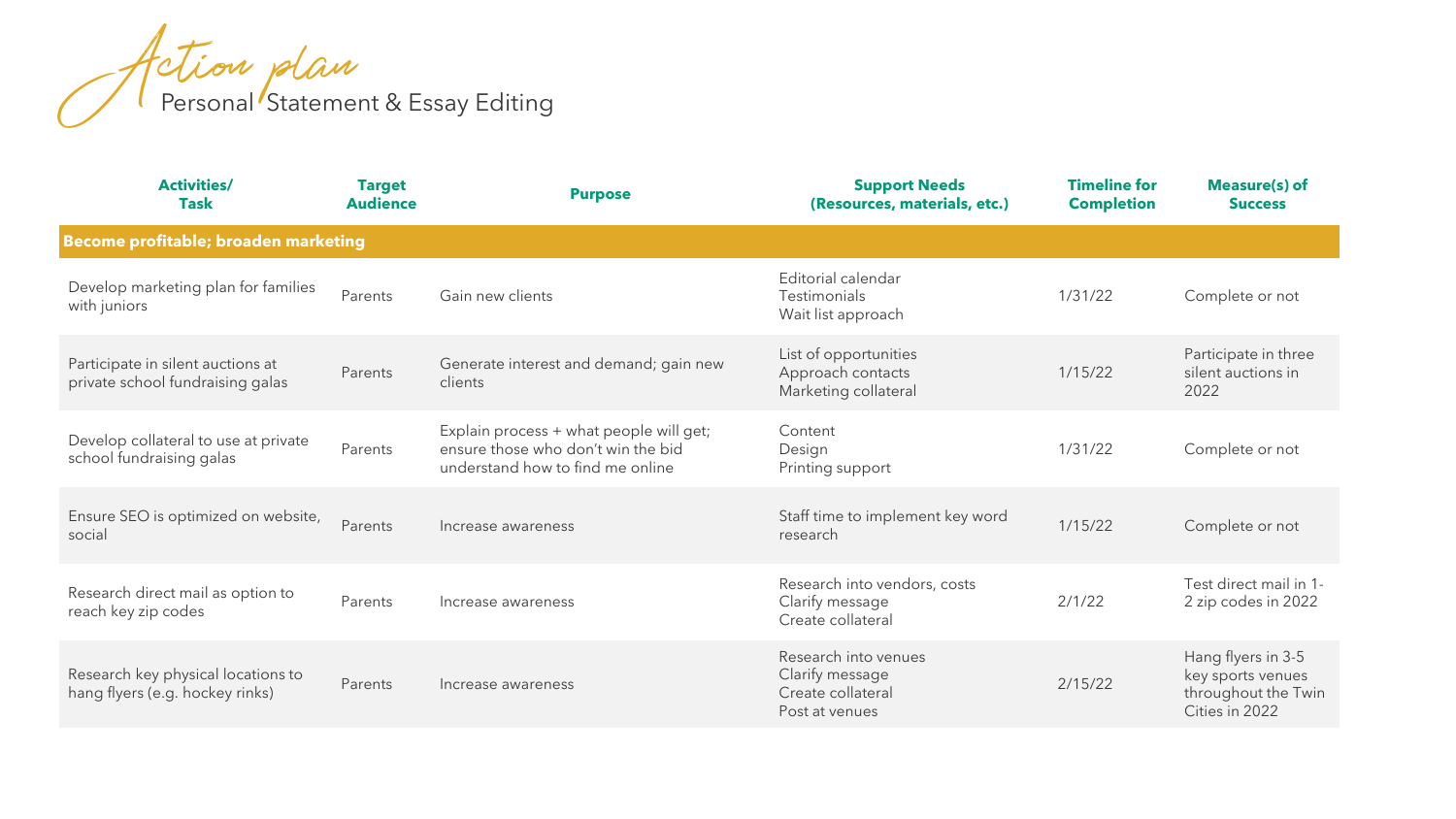| <b>Activities/</b><br><b>Task</b>                                                 | <b>Target</b><br><b>Audience</b> | <b>Purpose</b>                                      | <b>Support Needs</b><br>(Resources, materials, etc.)                                                                                                                                | <b>Timeline for</b><br><b>Completion</b> | Measure(s) of<br><b>Success</b>                                                    |  |  |
|-----------------------------------------------------------------------------------|----------------------------------|-----------------------------------------------------|-------------------------------------------------------------------------------------------------------------------------------------------------------------------------------------|------------------------------------------|------------------------------------------------------------------------------------|--|--|
| Become profitable; broaden marketing                                              |                                  |                                                     |                                                                                                                                                                                     |                                          |                                                                                    |  |  |
| Research other ways to get in front<br>of groups of parents outside of<br>schools | Parents                          | Increase awareness                                  | Research opportunities<br>Approach contacts<br>Clarify message<br>Create collateral<br>Present material                                                                             | 3/1/22                                   | Participate in six<br>events throughout<br>2022                                    |  |  |
| Position founder as top thought<br>leader in essay consulting                     | Parents                          | Increase awareness, generate interest and<br>demand | Create editorial calendar with focus<br>on video and interview content from<br>Stef, sharing patterns observed in<br>client work                                                    | $1/15/22$ -<br>5/15/22                   | Create and<br>distribute five<br>thought leadership<br>pieces featuring Stef       |  |  |
| Showcase parents' voices to help<br>other parents identify                        | Parents                          | Increase awareness, generate interest and<br>demand | Create editorial calendar with focus<br>on showcasing parent voices via<br>video and interviews<br>Solicit parent involvement<br>Prep parents<br>Create content<br>Market content   | $1/15/22$ -<br>5/15/22                   | Create and<br>distribute two<br>thought leadership<br>pieces featuring<br>parents  |  |  |
| Showcase students' voices to help<br>other students identify                      | Students                         | Increase awareness, generate interest and<br>demand | Create editorial calendar with focus<br>on showcasing student voices via<br>video and interviews<br>Solicit student involvement<br>Prep parents<br>Create content<br>Market content |                                          | Create and<br>distribute two<br>thought leadership<br>pieces featuring<br>students |  |  |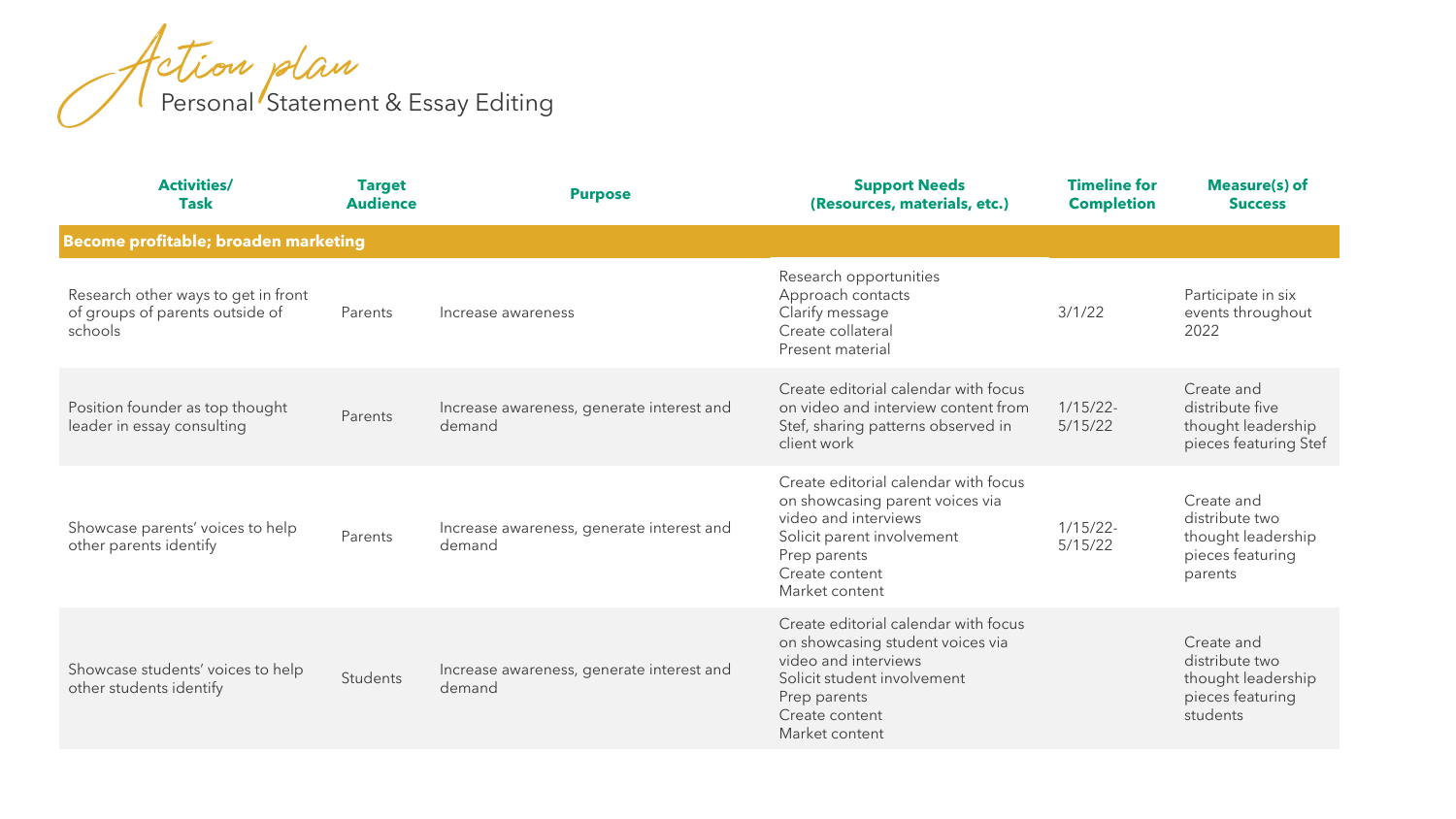| <b>Activities/</b><br><b>Task</b>                                                       | <b>Target</b><br><b>Audience</b> | <b>Purpose</b>                                                                                                                                                 | <b>Support Needs</b><br>(Resources, materials, etc.) | <b>Timeline for</b><br><b>Completion</b> | Measure(s) of<br><b>Success</b>                    |  |  |
|-----------------------------------------------------------------------------------------|----------------------------------|----------------------------------------------------------------------------------------------------------------------------------------------------------------|------------------------------------------------------|------------------------------------------|----------------------------------------------------|--|--|
| Become profitable; broaden marketing                                                    |                                  |                                                                                                                                                                |                                                      |                                          |                                                    |  |  |
| Integrate "give back" as part of<br>overall messaging                                   | Parents                          | Clients paying full price feel good knowing<br>they're helping pay for those who couldn't<br>afford it (the "Warby Parker, Buy a Pair, Give a<br>Pair" effect) | Create messaging<br>Integrate into overall narrative | 2/1/22                                   | Whether started<br>using messaging or<br>not       |  |  |
| Integrate "telling your story as a life<br>skill" as part of overall messaging          | Parents                          | Clients paying full price for just a couple<br>essays see broader value in the offering                                                                        | Create messaging<br>Integrate into overall narrative | 2/1/22                                   | Whether started<br>using messaging or<br>not       |  |  |
| <b>Reduce end-to-end involvement of founder</b>                                         |                                  |                                                                                                                                                                |                                                      |                                          |                                                    |  |  |
| Position company as a team in intro<br>video; in-take calls                             | Parents<br>Students              | Scale                                                                                                                                                          | Speaking points on value of team                     | Ongoing in<br>2022                       | Positioned as team<br>or just me as in the<br>past |  |  |
| Onboard existing subcontractors to<br>editing process                                   | Internal<br>team                 | Increase bench strength                                                                                                                                        | Time spent with team                                 | 4/1/22                                   | Meetings held<br>w/each member of<br>editing team  |  |  |
| Ensure each member of team<br>understands company vision,<br>mission and why it matters | Internal<br>team                 | Dedication and goal alignment                                                                                                                                  | Time spent with team                                 | 2/15/22                                  | Meetings held<br>w/each member of<br>team          |  |  |